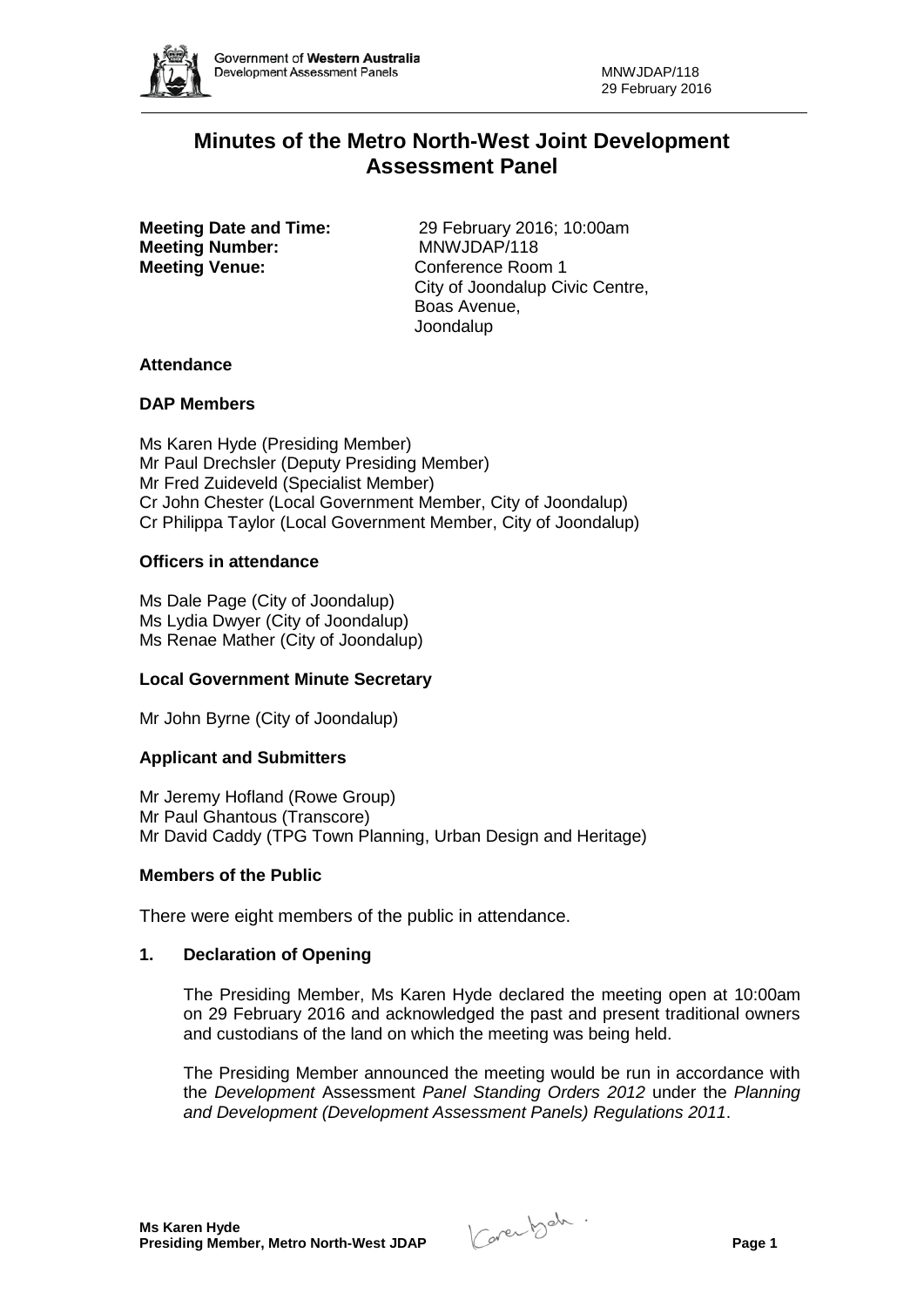

The Presiding Member advised that the meeting is being audio recorded in accordance with Section 5.16 of the Standing Orders 2012; No Recording of Meeting, which states: *'A person must not use any electronic, visual or audio recording device or instrument to record the proceedings of the DAP meeting unless the Presiding Member has given permission to do so.'* The Presiding Member granted permission for the minute taker to record proceedings for the purpose of the minutes only.

# **2. Apologies**

Nil

# **3. Members on Leave of absence**

Nil

# **4. Noting of minutes**

Minutes of the Metro North-West JDAP meeting no.116 held on 8 February 2016 and the minutes of meeting no. 117 held on 15 February 2016 were noted by DAP members.

# **5. Declaration of Due Consideration**

All members declared that they had duly considered the documents.

# **6. Disclosure of interests**

Nil

# **7. Deputations and presentations**

- **7.1** Mr David Caddy (TPG Town Planning, Urban Design and Heritage) addressed the DAP against the application at Item 8.1. Mr Caddy answered questions from the panel.
- **7.2** Mr Jeremy Hofland (Rowe Group) addressed the DAP for the application at Item 8.1. Mr Hofland answered questions from the panel.
- **7.3** Mr Paul Ghantous (Transcore) addressed the DAP for the application at Item 8.1. Mr Ghantous answered questions from the panel.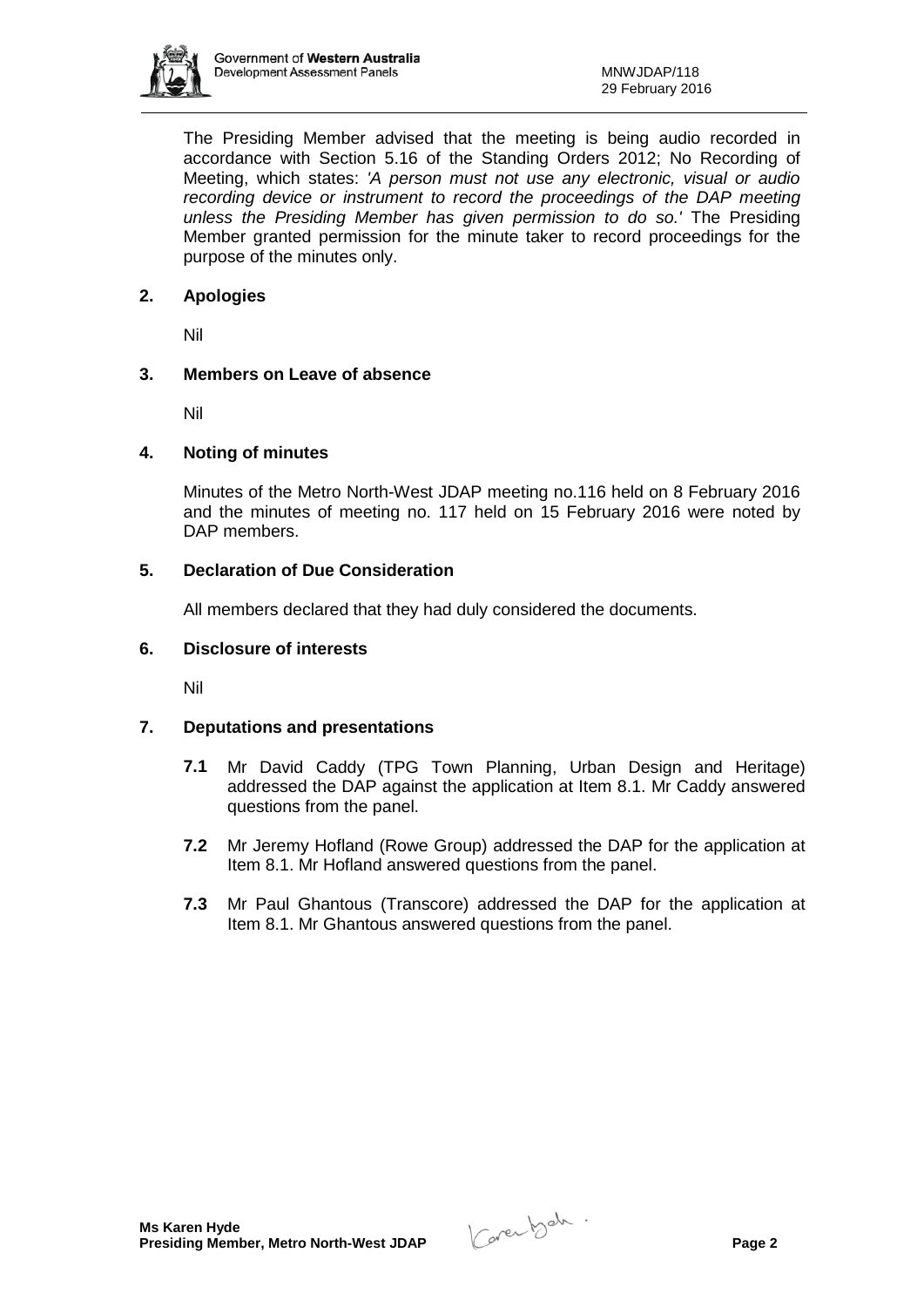

# **8. Form 1 - Responsible Authority Reports – DAP Application**

| 8.1 | <b>Property Location:</b>   | Lot 9 (937) Whitfords Avenue, Woodvale |
|-----|-----------------------------|----------------------------------------|
|     | <b>Application Details:</b> | <b>Three Storey Medical Centre</b>     |
|     | Applicant:                  | <b>Rowe Group</b>                      |
|     | Owner:                      | <b>Citypride Holdings Pty Ltd</b>      |
|     | Responsible authority:      | City of Joondalup                      |
|     | DoP File No:                | DAP/15/00832                           |

#### **REPORT RECOMMENDATION / PRIMARY MOTION**

**Moved by:** Mr Fred Zuideveld **Seconded by:** Mr Paul Drechsler

That the Metro North-West JDAP resolves to:

**Refuse** DAP Application reference (DAP/15/00832) and accompanying plans (Job 818 pages 1-8 of Rev Di) in accordance with regulation 17 of the *Planning and Development (Development Assessment Panels) Regulations 2011*, for the following reasons:

#### **Reasons:**

- 1. Having due regard to the matters set out in of clauses  $67 \,$  (m), (s) and (za) of Schedule 2 of the *Planning and Development (Local Planning Schemes) Regulations 2015* and the obligations under the 1991 and 1992 deeds applicable to the site, the proposed development is not considered to appropriately accommodate the required access arrangements for the Woodvale district centre as the proposal will remove reciprocal rights of access from Whitfords Avenue to Lot 66.
- 2. The proposed development does not meet the obligations of the 1991 and 1992 deeds applicable to the site as the application proposes to vary the approved car parking layout without first obtaining the written consent of all parties subject to these deeds and will restrict access to the basement car park outside trading hours.
- 3. The proposed development does not meet the requirements of the *City of Joondalup District Planning Scheme No. 2* in relation to the amount of on-site car parking required, being 50 bays in lieu of 94 bays. There is considered insufficient car parking on-site to accommodate the demand of the development.
- 4. Having due regard to the matters set out in of clauses 67 (m), (s), (y) and (za) of Schedule 2 of the *Planning and Development (Local Planning Schemes) Regulations 2015* the proposal is not considered to provide adequate access or egress to the development as the design of the basement access does provide for adequate vehicle sightlines, and the northern pedestrian entrance is not integrated with the surrounding access network.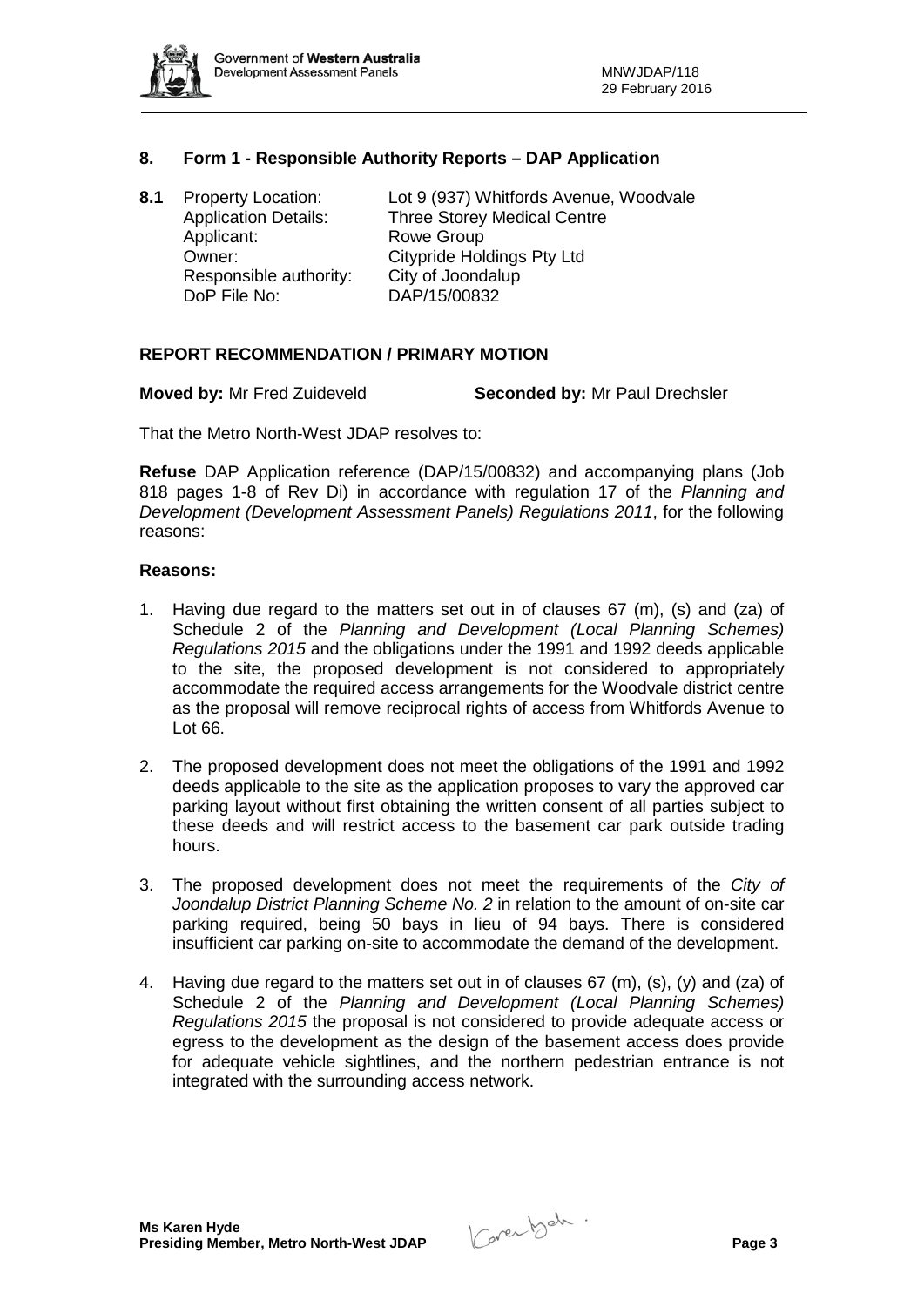

## Advice Note

1. Further to 3. the applicant has not provided adequate justification to demonstrate that the number of on-site car parking bays is sufficient to cater for the demand of the proposed development. Further to this, the development is not suitably integrated with the adjoining site to the north in terms of functionality and accessibility to warrant its reliance on a 50% cross-trade with the development.

# **AMENDING MOTION**

**Moved by:** Ms Karen Hyde **Seconded by:** Mr Fred Zuideveld

That reason 2 be deleted.

**REASON:** It was considered that written consent to vary deeds of agreement in relation to the car parking layout was not required prior to the issue of development approval and would be better managed if development approval was issued and then written agreement gained on variations to the deeds of agreement in relation to the car parking layout.

# **The Amending Motion was put and CARRIED UNANIMOUSLY.**

# **AMENDING MOTION**

**Moved by:** Mr Fred Zuideveld **Seconded by:** Cr John Chester

That reason 3 be amended by replacing the numerals "94" with "80".

**REASON:** The amended figures reflect the proposed new car parking requirements as per Scheme Amendment No. 65.

# **The Amending Motion was put and CARRIED UNANIMOUSLY.**

# **PRIMARY MOTION (AS AMENDED)**

That the Metro North-West JDAP resolves to:

**Refuse** DAP Application reference (DAP/15/00832) and accompanying plans (Job 818 pages 1-8 of Rev Di) in accordance with regulation 17 of the *Planning and Development (Development Assessment Panels) Regulations 2011*, for the following reasons:

#### **Reasons:**

1. Having due regard to the matters set out in of clauses  $67 \, \text{(m)}$ , (s) and (za) of Schedule 2 of the *Planning and Development (Local Planning Schemes) Regulations 2015* and the obligations under the 1991 and 1992 deeds applicable to the site, the proposed development is not considered to appropriately accommodate the required access arrangements for the Woodvale district centre as the proposal will remove reciprocal rights of access from Whitfords Avenue to Lot 66.